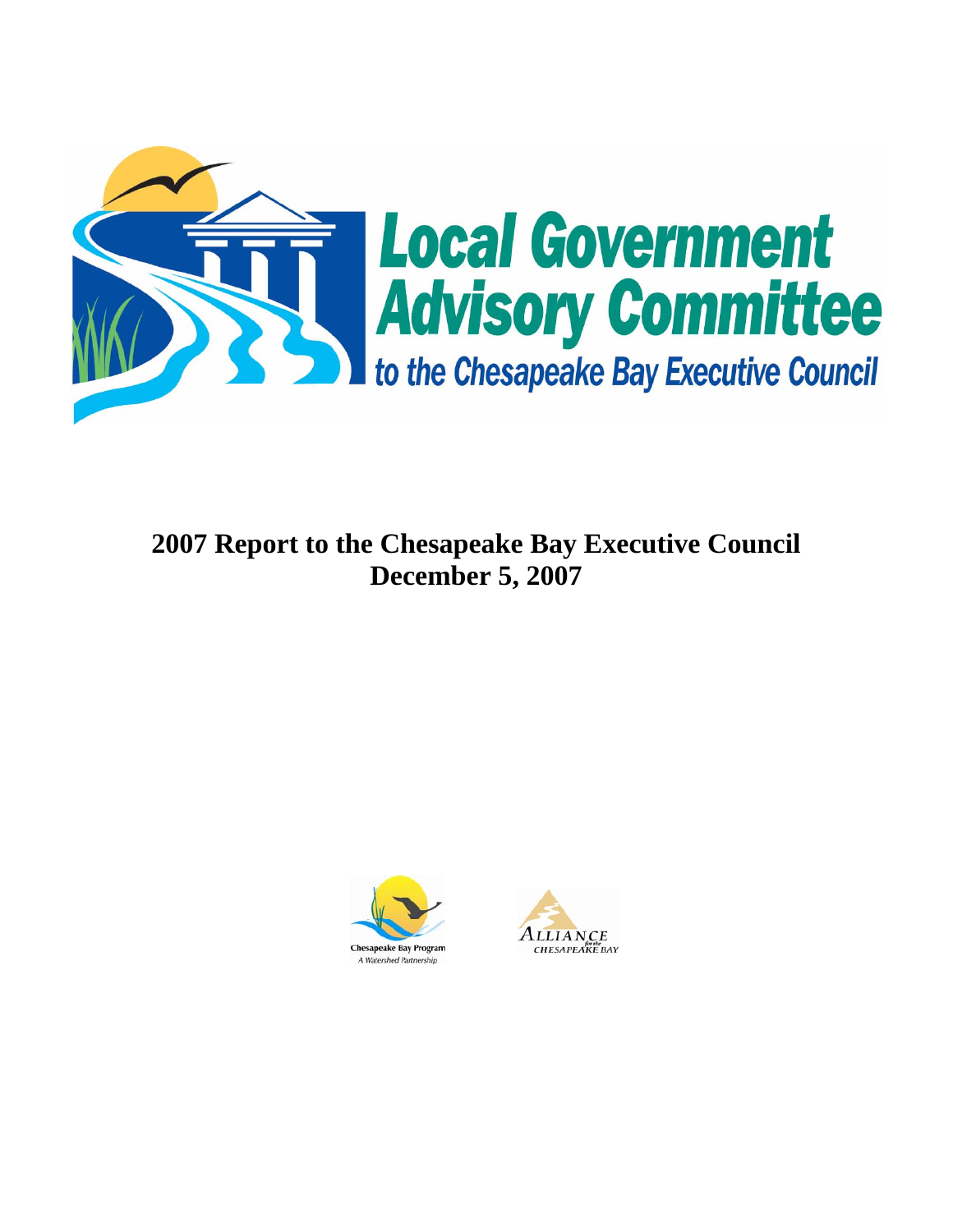## **EXECUTIVE SUMMARY**

In 2007 the Local Government Advisory Committee (LGAC) has been active in advancing and promoting accelerated implementation of watershed restoration activities particularly in light of changing land use and development patterns throughout the Chesapeake Bay region. Since the last meeting of the Executive Council, about fourteen months ago, LGAC membership met in each jurisdiction represented on the committee, expanded its outreach to other advisory committees, state government, and engaged in straight forward discussion with grassroots watershed restoration organizations from across the region. The Local Government Advisory Committee traveled throughout the watershed, meeting in Leesburg, VA, Washington, DC, York, PA, Shepherdstown, WV and Annapolis MD.

By oath and function our members work close to the people and are accountable at the local level. Our job at home is to govern to the best of our collective ability. One of our duties as an advisory committee is to provide, on an annual basis, specific recommendations to the Chesapeake Bay Program Executive Council. Unlike prior annual reports the 2007 Report contains only two focused recommendations: **1) Ways and means to enhance opportunities**  with bay partners that will strengthen local ownership, collaboration and action. 2) **Realization and recognition that local governments and the citizens they represent have a crucial role in land use decisions that impact growth patterns throughout the watershed region.**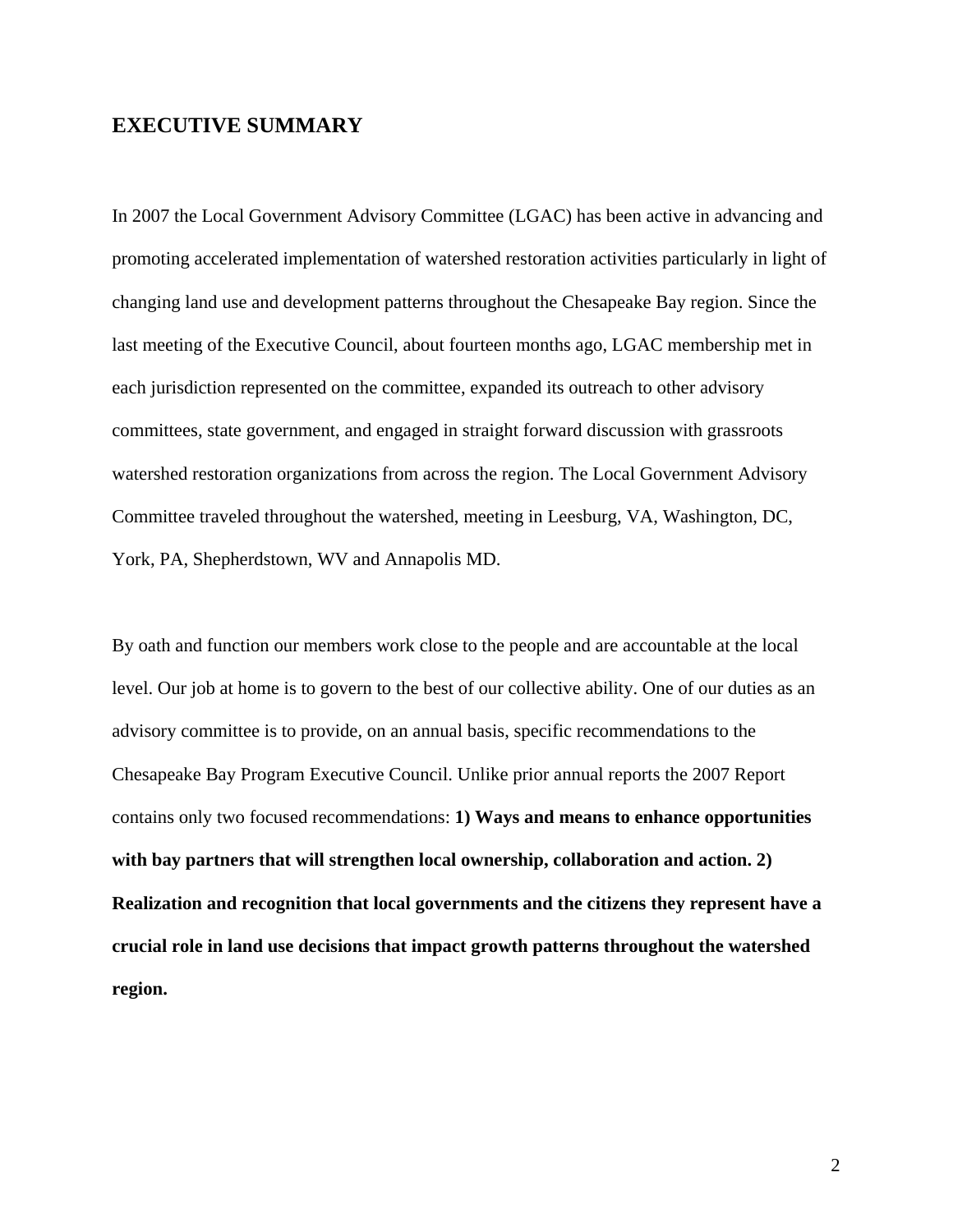The Report's recommendations include an emphasis on the importance of local government in land use decisions; and, that collective informed actions of local governments are crucial to improving water quality throughout the region.

Base upon this work and collaborations with other advisory committees LGAC is pleased to offer the following Annual Report with specific recommendations to the Chesapeake Bay Program.

## **INTRODUCTION**

To foster local ownership, collaboration and action by investing in capacity building on the local level LGAC suggests strengthening linkages to local elected and appointed officials in the following ways. However, with these recommendations, it is almost serendipitous that when such good things have been accomplished by the scientists in understanding the causes of impaired water quality and have recommended methods to mitigate that; at the same time several recent reports suggest that any progress made has been off-set by land use trends and associated development patterns.

The Honorable Secretary John Griffin, the Chairman of the Principal Staff Committee, with considered wisdom asked all three Advisory Committees to coordinate their advice and recommendations to the Executive Committee on " *In order to more effectively manage the large scale Bay restoration activities, particularly, in the context of current land use and development patterns, how can the Chesapeake Bay Program and its partners provide opportunities to strengthen local ownership, collaboration and action?* " . In response to this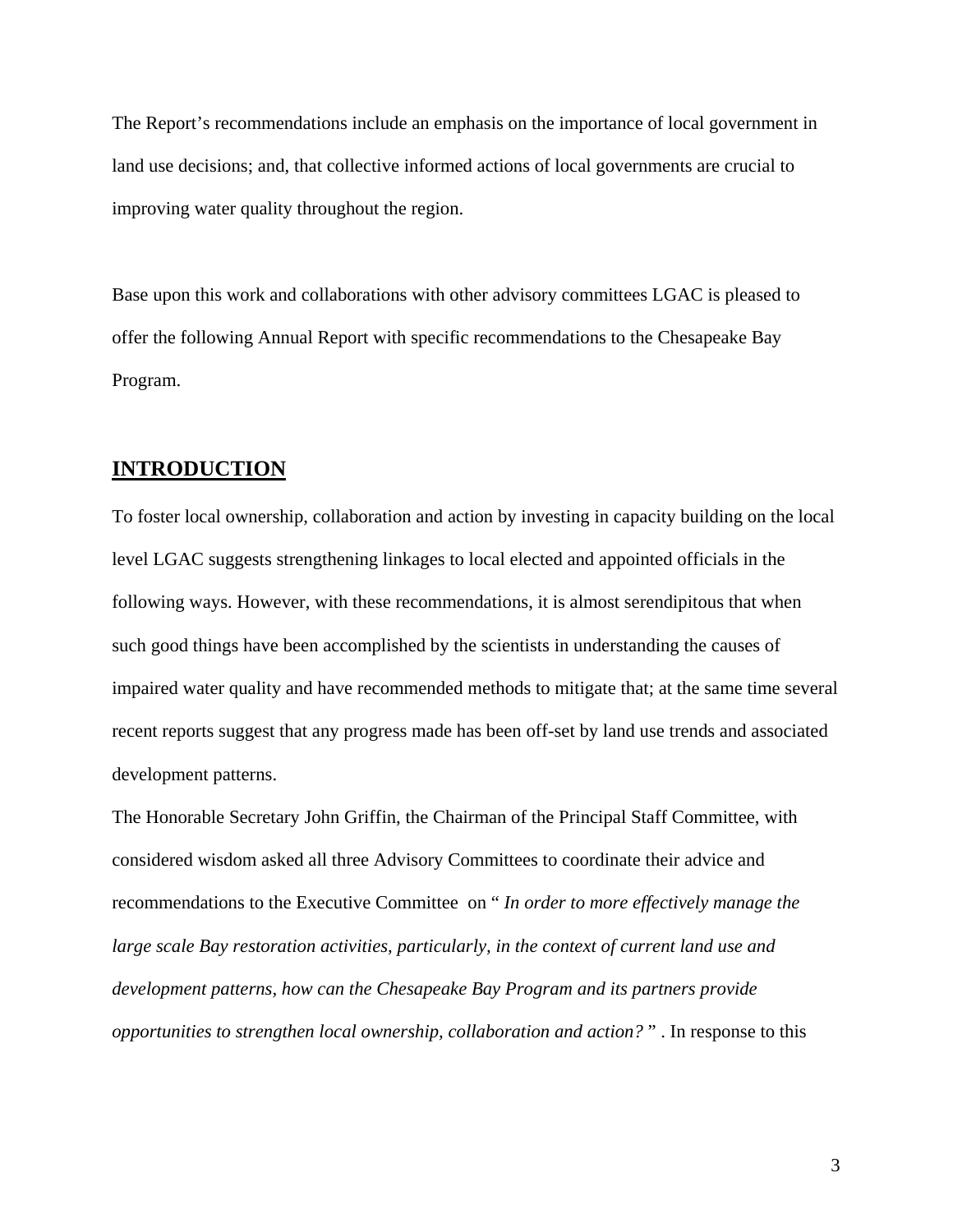request, the leadership of the Advisory Committees convened to share thoughts, perspectives and develop a collaborated response.

The common theme that emerged was to foster local ownership, collaboration and action by investing in capacity building on the local level. In this context, capacity building means better positioning local governments and their constituencies to make well-informed decisions on land use that protects local water quality. As you know, it is those land use decisions that lessen out all the good done by cleaner sewer treatment and agricultural Best Management Practices (BMP). Local government can maintain the status quo or be major partners in augmenting the technical advances. However, it must be remembered that our public utilities and authorities, increasingly are expected to pay for the treatment plants upgrades, and since we personally face the rate-payers daily when grocery shopping, we need to remember that citizens will support decisions that protect the water quality of the stream in their backyard.

The evolving LGAC Local Action Plan (to engage a circuit rider) encompasses as well as reinforces the common theme formulated in the collaborative response. The plan focuses at the local level to bring knowledge and education (STAC), communication and awareness at the community level (CAC) and connection as well as accountability since (LGAC) comprised of elected officials serve at the pleasure of the electorate.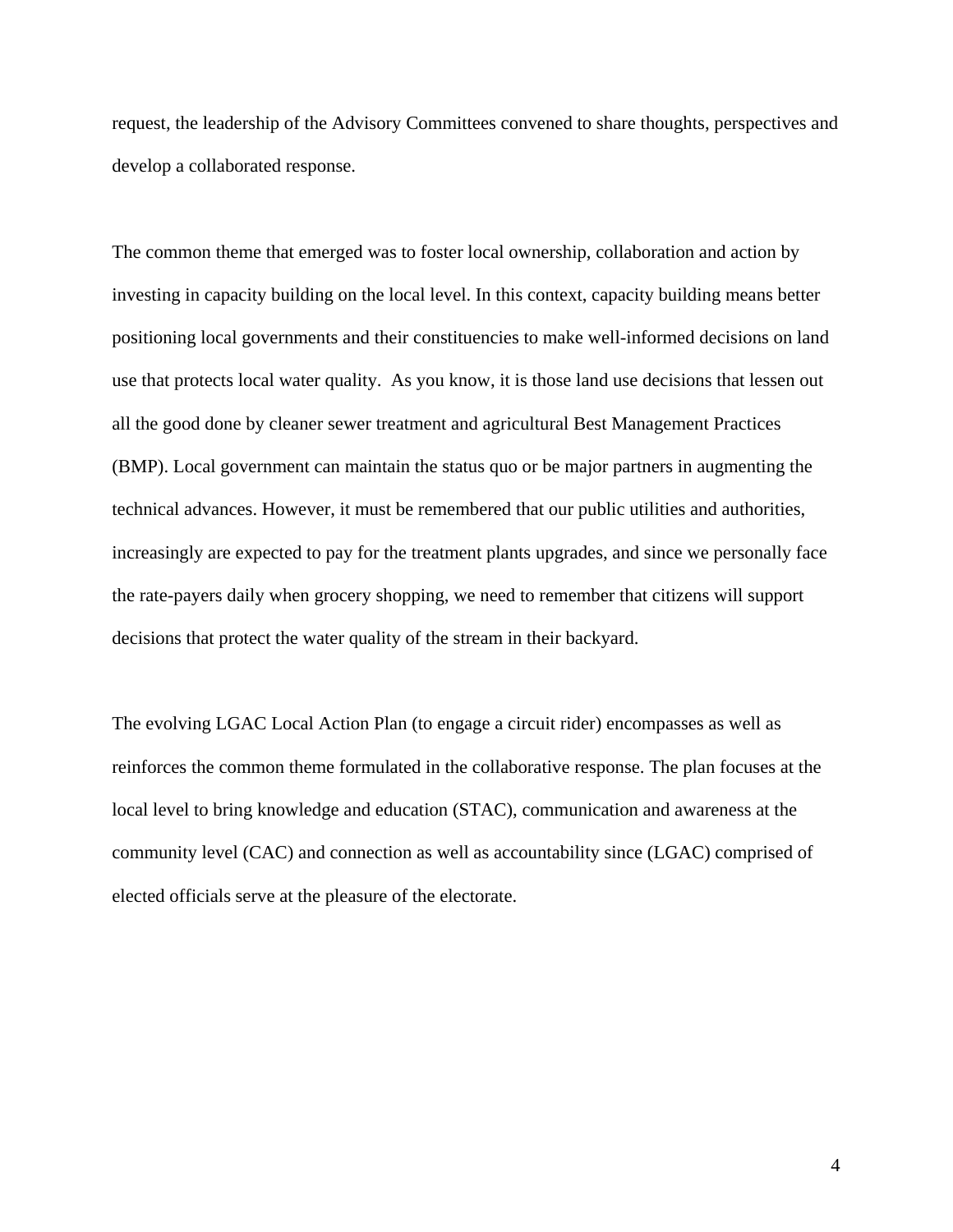## **RECOMMENDATION #1:**

To counteract these trends local elected and appointed officials must be engaged. It is widely recognized that local government has a direct involvement and responsibility for land use, storm water management, as well as other necessary infrastructure such as water and sewer.

However, based on human nature, some local governments must see an essential connection between broader Bay restoration and local decisions before they can attempt to strengthen collaboration and action. There is a unique opportunity and need for a jurisdictional-specific technical assistance shareholder and broker to reach out and help local government. This is particularly true for communities not currently seeking assistance with policies and programs that improve water quality.

This shareholder/broker or circuit rider can facilitate communication and information sharing among locally elected officials and provide a local forum for existing technical assistance (Federal, state and local nonprofit organizations) providers to present options available to local government. This approach will incorporate a follow up commitment whereby the broker/shareholder will be a mentor to ensure real local results.

This approach acknowledges that local governments, which are close to and generally very accessible to the public, feel direct pressure from the interests of the citizenry most directly and sometimes dramatically. If local interests are not mobilized, it can be difficult to garner public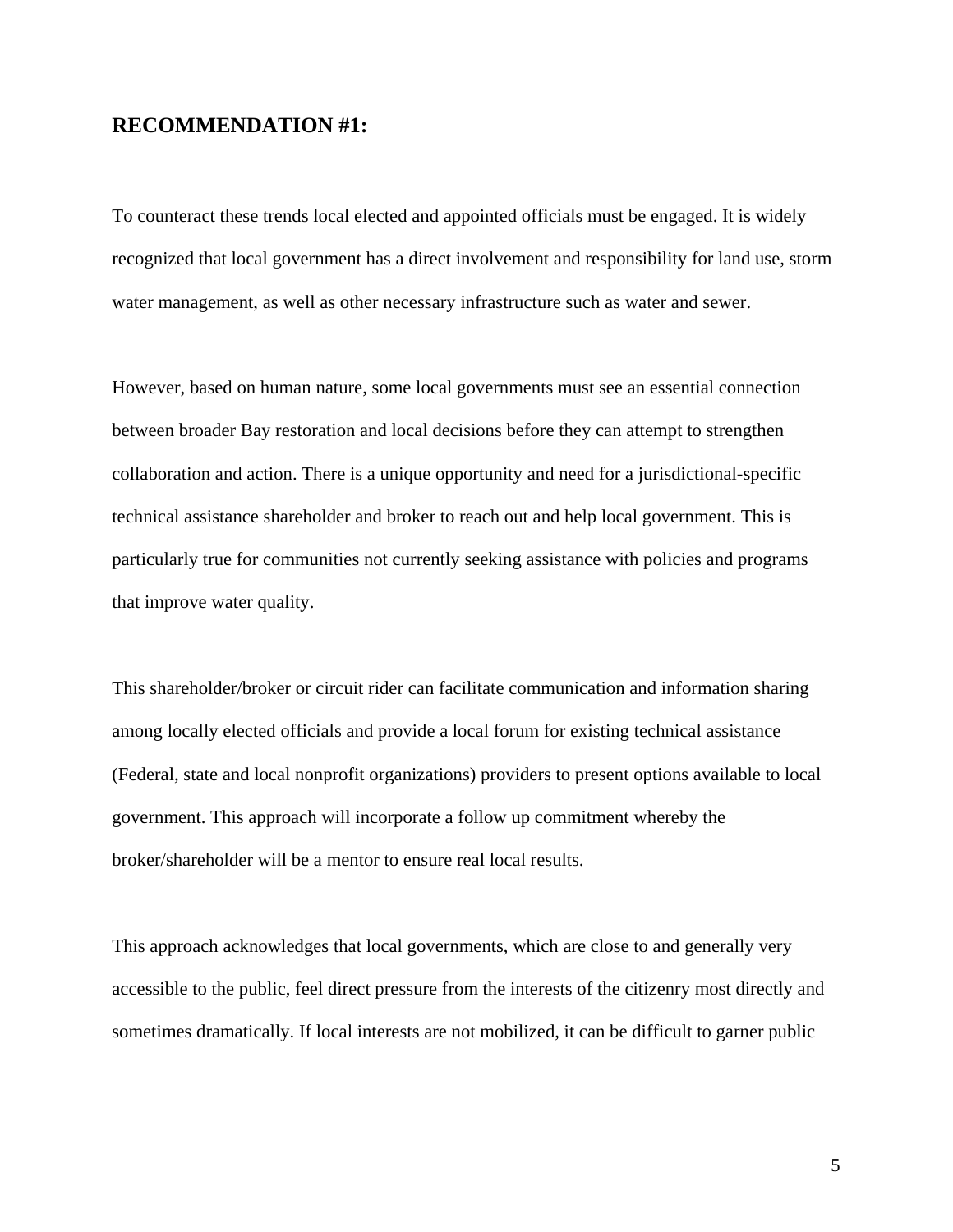support to change land use development practices that significantly and directly impact water quality.

Up, down and across the watershed there is a significant population variation in the communities under local government. There is also a diverse social and cultural mix in communities that comprise the region. Each locality has its own existing assets, resources and programs that address planning, water supply and waste water management, storm water management and stream restoration, plus a myriad of jurisdictional specific programs.

The reality is that fundamentally our well established system of government is three tiered. This form of rule has been in place for a long time and has changed slowly and only incrementally. Each leg of the stool provides support and functions in its own jurisdiction. Unlike the broad state and Federal laws, local governments have well defined statutory limits of authority and boundaries within which their authority applies.

At the grassroots level, big brother and bureaucratic behavior is not very effective. Similarly, local officials assimilate knowledge better from one another than from state or Federal bureaucracies. The Environmental Protection Agency should recognize local governments as partners and advocates with them in the protection of the environment. To that end, the agency and states should recognize the variety of environmental problems faced by communities and the need for diverse, multifaceted alternatives to meet local environmental needs.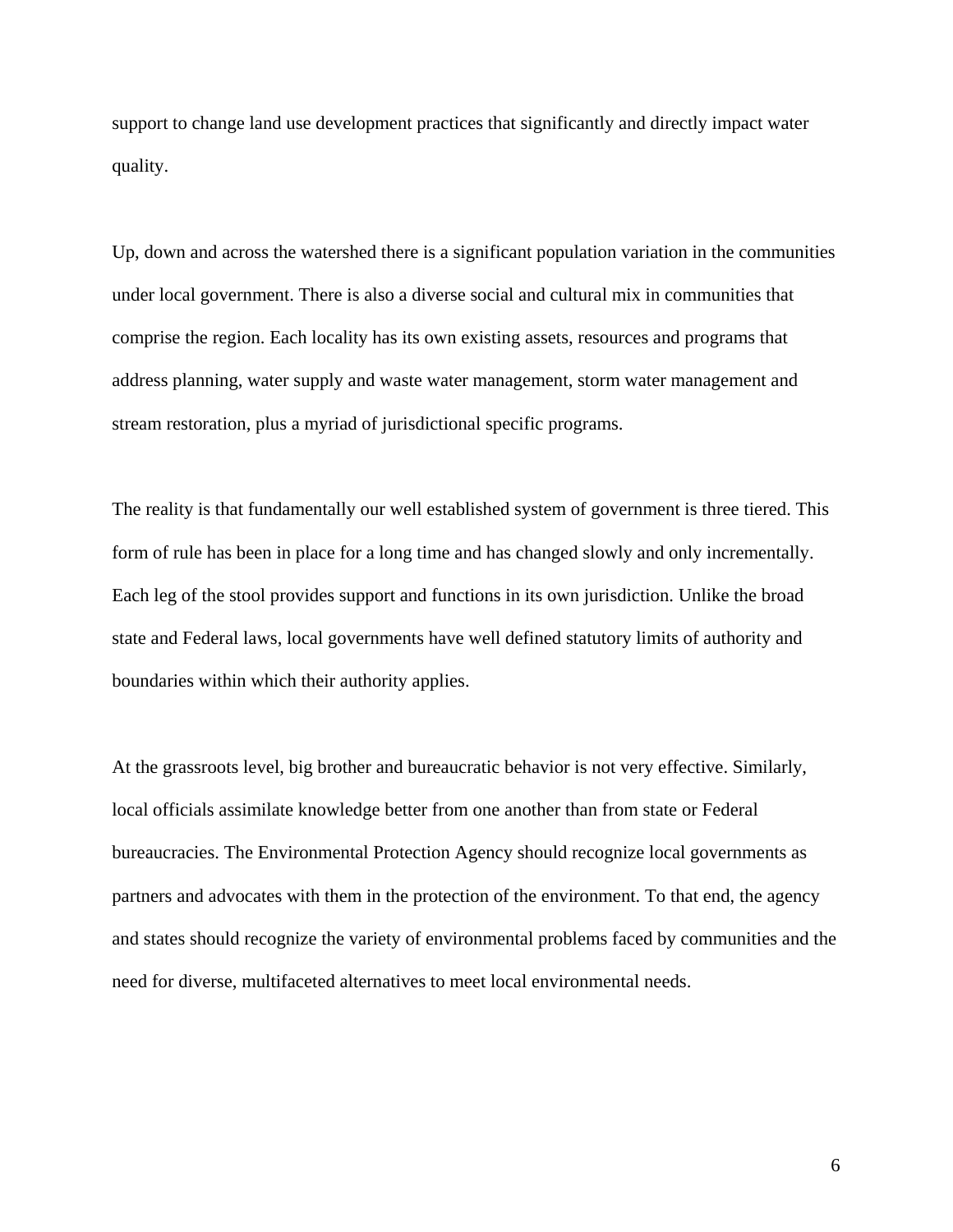The challenge to LGAC is to find what is effective in each state for involving local governments and to see what that common ingredient is to have a meaningful perspective on the state and federal level. This course can overcome the lack of connections among and between governments. The disconnect between state and local government can be very real sometimes.

Local government officials, both elected and appointed, are connected to their community. They live, work, shop, socialize and worship there. Remember: The principle function of local government is to reflect current community needs and expectations and to develop effective management strategies and processes to meet the needs of their residents, ratepayers and the many other people who use local government services and facilities.

## **RECOMMENDATION #2**

It is well recognized the population of the Chesapeake Bay watershed is approaching 17 million people and will increase. We are all part of the Megalopolis – of the Mid Atlantic Region, where population growth is readily surpassed by land consumption. At a recent meeting of the Implementation Committee, the Chesapeake Bay Program staff reported the Watershed Population between 1950 and 2000 respectively changed from 8.1% to 15.7% and is projected to continue to grow each year between 1.1% and 1.8% through 2030. Staff also noted statistics about Population Growth and Development between1990 and 2000 as follows: Population 8.2%; Land Conversion 25% and Impervious Surfaces 41%. It is this natural growth that has eroded some of the advances the bay partners strived hard to achieve. It is time, indeed, to accelerate implementation of land use practices that reduce or greatly lessen environmental impacts.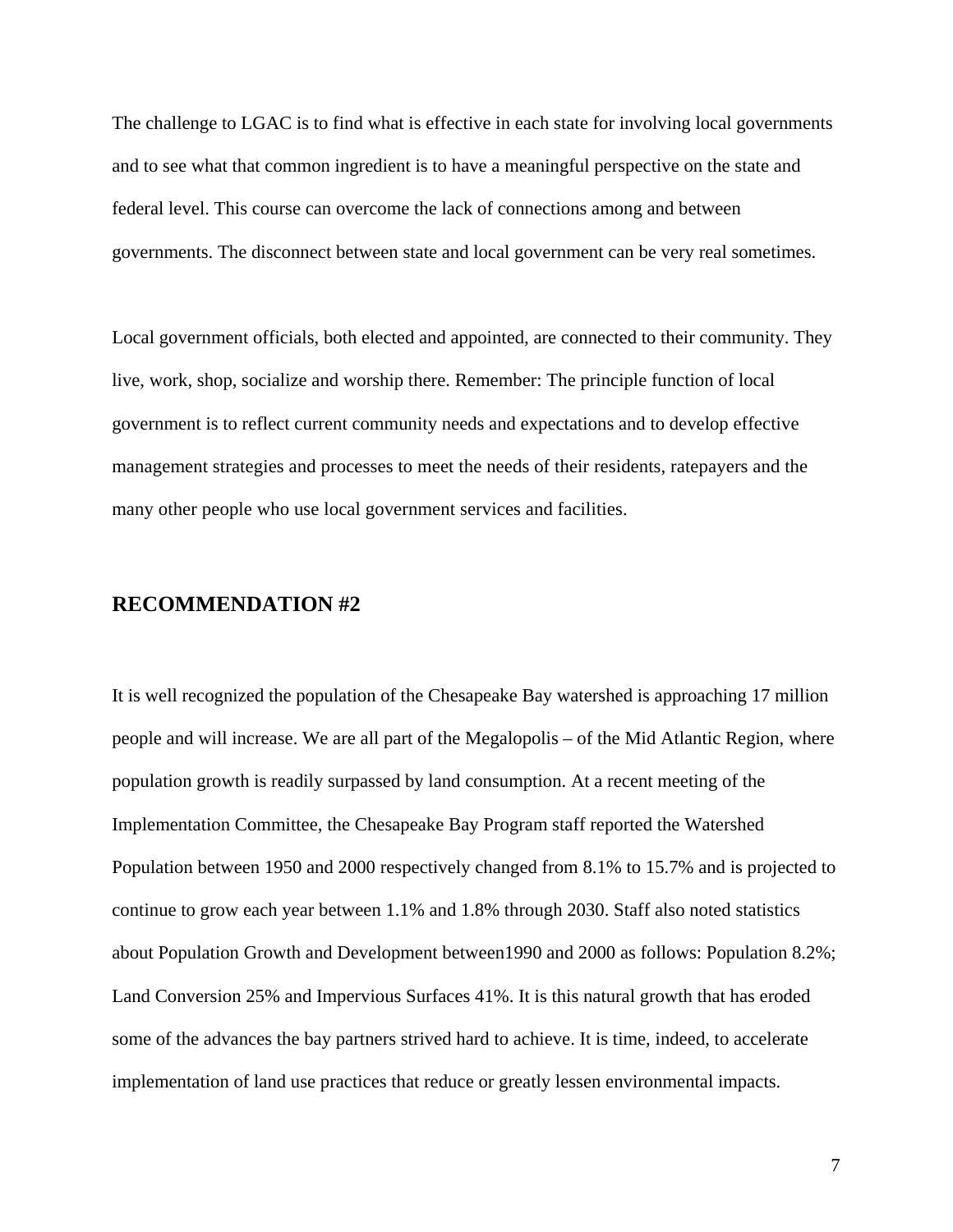Since the last LGAC annual report was given to the Executive Council in September 2007, members have been grappling with the effort to reorganize the Chesapeake Bay Program structure. LGAC members have met with state agencies, other Advisory Committees, the Bay Implementation Committee and watershed organizations to better engage local government in accelerating implementation efforts in the greater bay watershed.

Frankly, this past year has been one of proposing internal change for the implementation of Bay Program strategies. This process was broad and involved considerable outreach and consultation. This for the most part it was an internal process to the Bay program partners and our partners respectfully recognized a significant and important role for local government. From a local government perspective, we are not being involved enough. For example, it was suggested that localities could take the initiative to require tree/forest plans in their conservation plan, but we are unable to get legislative authorization from the state to do so, rendering any such requirement unauthorized and thus perhaps subject to legal challenges.

Local Government provides a varied range of functions and services which benefit all people living, working, doing business and visiting communities in the watershed region. Everyone benefits from effective and efficient local government operation locally to provide representation, improve quality of life of the citizens and make localities more attractive for people to enjoy.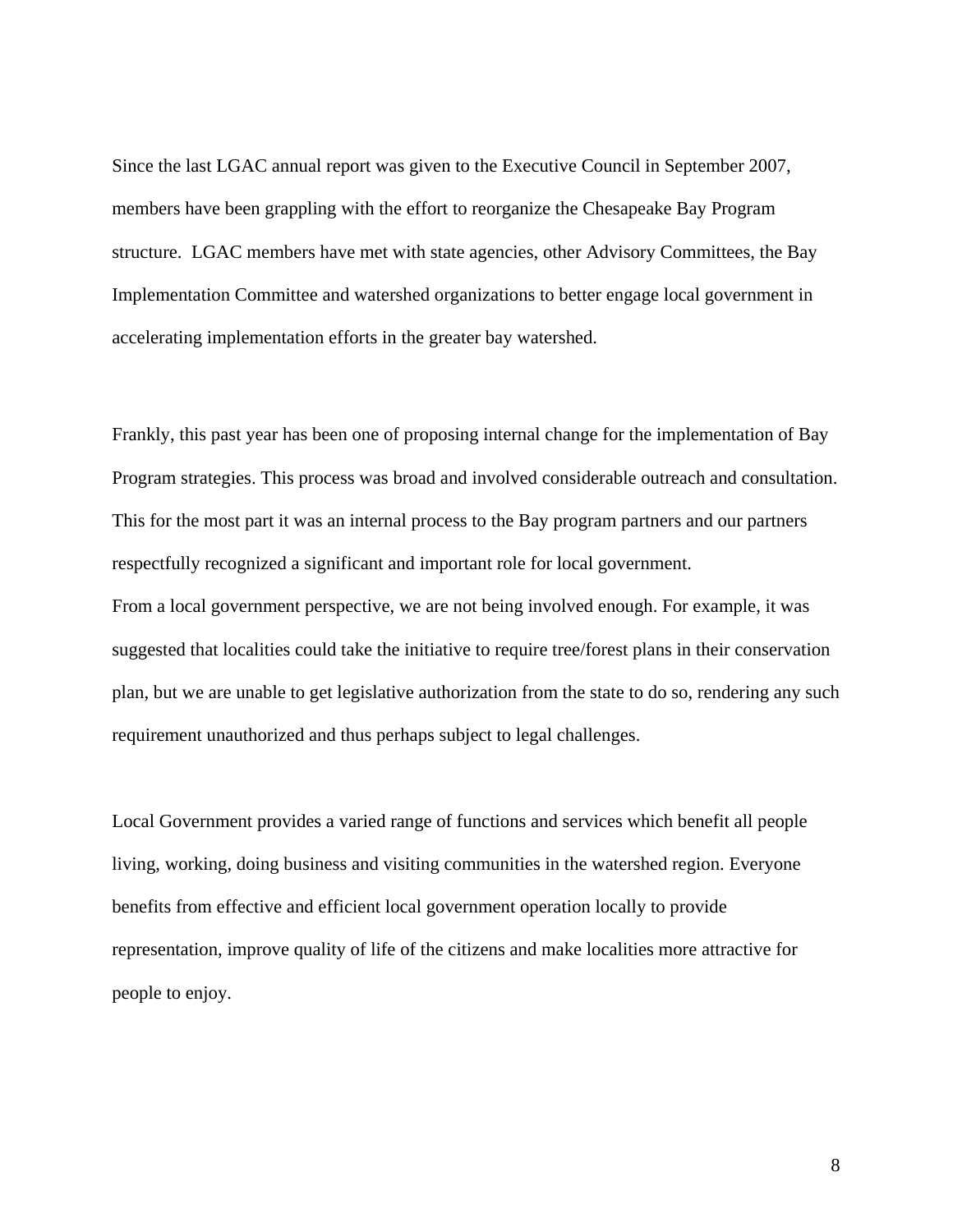#### **2007 LGAC MEETING AND MEMBERSHIP**

In 2007 the Local Government Advisory Committee (LGAC) has been active in advancing and promoting accelerated implementation of watershed restoration activities particularly in the context of current land use development patterns throughout the Chesapeake Bay region. Since the last meeting of the Executive Council, about fourteen months ago, LGAC membership met in each jurisdiction represented on the committee, expanded its outreach to other advisory committees, state government, and engaged in straight forward discussion with grassroots watershed restoration organizations from across the region. Our members met quarterly in order to refine ways to accelerate implementation efforts and provide a local government perspective on policy development within the greater Chesapeake Bay region.

The Local Government Advisory Committee traveled throughout the watershed, meeting in Leesburg, VA, Washington, DC, York, PA, Shepherdstown, WV and Annapolis MD. In Virginia, the committee convened a facilitated workshop to develop ways to better engage local government. In Washington, the committee met jointly with the Citizens Advisory Committee to discuss growth and development issues and in Annapolis representatives of the committee presented to the Scientific & Technical Advisory Committee regarding outreach to local government. The LGAC work session in York, PA engaged elected officials, land conservancy representatives, the Lower Susquehanna Riverkeeper and area newspaper editors in a discussion of how best to reach the public regarding environmental matters related to water quality. In West Virginia LGAC members from each jurisdiction participated on a panel at the Chesapeake Bay Watershed Forum regarding local government's role in the implementing the Chesapeake Bay 2000 agreement.